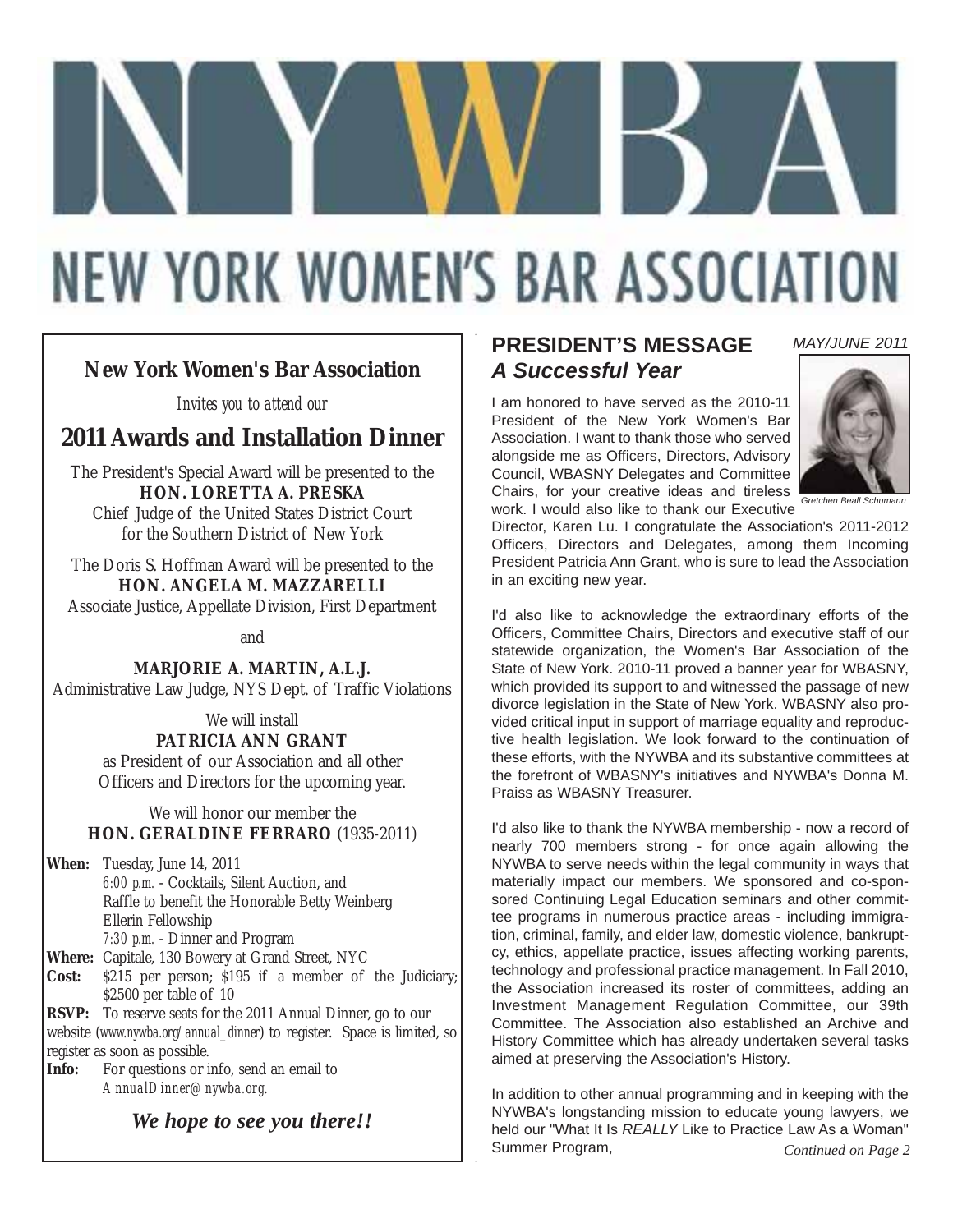ä. I ÷

 $\blacksquare$ I i

> Ī ä, I

### **2010-2011 NYWBA COMMITTEE CHAIRS**

#### **STANDING COMMITTEES**

By-Laws and Amendments . . . . . . . . . . . . . . . . Elizabeth A. Bryson Cooperation with Other Bar Assns . . . . . . . Hon. Kelly O'Neill Levy Employment and Equal Opportunity for Women . . . Felice B. Ekelman and Louis Pechman Judiciary . . . . . . . . . . . . . . . . . . . . . . . . . . . . . . . . . Bonnie E. Rabin Legislation . . . . . . . . . . . . . . . Jane Bevans and Jennifer P. Brown Membership . . . . . . Heather K. Leifer and Jessica Ventarola Kane Professional Ethics and Discipline . . . . . . . Hon. Barbara Jaffe and Sarah Diane McShea Programs, Events and Arrangements. . . . . . . . . . . Diana G. Browne and Donna M. Praiss Patrice Ettinger and Jo Ann Douglas (Annual Dinner) Publicity / Press . . . . . . . . . . . . . . . . . . . . . . . . . . . . Tamara Lannin **SPECIAL COMMITTEES** Advance the Status of Women in the Profession . . . . . . . Brenda Pomerance and Rachel J. Minter Alternate Dispute Resolution . . . . Andrea Vacca and Leona Beane Archives & History . . . . . . . . . . . . . . . . . . . . . . . . . . Susan L. Pollet Awards. . . . . . . . . . . . . . . . . . . . . . . . . . . . . . . . . . Orrit Hershkovitz Business Law, Taxation & Bankruptcy . . . . . . Cassandra M. Porter and Monique McClure Children's Rights & Issues. . . Barbara J. Schaffer and Jill M. Zuccardy Continuing Legal Education . . . . . . . . . . . . . . . . . . . . . Yacine Barry Criminal Law . . . . . . . . . . . . Isiris I. Isaac and Kathryn E. Salensky Diversity . . . . . . . . . . Jillian L. Goorevitch and Caitlin I. Somerman Domestic Violence . . . . . Amanda B. Norejko and Laura A. Russell Elder Law & Disabilities . . . . . Miriam Davidson and Kay Marmorek Immigration Law . . . . . . . . . . . . Annie J. Wang and Jennifer Durkin Intellectual Property . . . . . . . . . . . . . . . . . . . . . . . Maria L. Palmese International Law & Practice . . . . . . . . . . . . . Christa M. Bosch and Rebecca Adams Hollis Investment Management Regulation . . . . . . . . . Carla P. Vogel and Allison Harlow Fumai Litigation. . . . . . . . . . . . . . . . . . Kathy M. Lynch and Marni Rae Robin Long Range Planning. . . . . Elizabeth A. Bryson and Myra L. Freed Matrimonial & Family Law . . . . . . . . Briana Denney, Sophie Jacobi Mentoring & Mentoring Circles . . . . . . . . . . . . . . Andrea Vacca and Randy L. Shapiro Newsletter . . . . . . . . . . . . . . . . . . . . . . . . . . . . Stephanie M. Adduci Privacy & Cyberlaw . . . . . . . . . . . . . . . . . . . . . . . Patrice S. Ettinger Pro Bono. . . . . . . . . . . . . . . . . . . . . . . . . . . . . . . . . Gail M. Kempler Real Estate Law . . . . . . . . . . . . . . . . . . . . . . . . . Donna G. Hopkins Reproductive Rights . . . . . . . . . . . . . . . . . . . . . . . . . . . . . . . . . TBA Solo & Small Firm Practice . . . . . . . . . . Deborah G. Rosenthal and Gina T. Danetti Students & New Lawyers . . . . . . . . . . . . . Stephanie M. Adduci and Jane CoCo Cowles Summer Program . . . . Cassandra Porter and Stephanie M. Adduci Technology & the Internet / Website . . . . . . . . . Elizabeth A. Bryson and Theresa L. Widmann Trusts & Estates . . . . . . . . . . . Leona Beane and Loretta A. Ippolito Women's Health Issues . . . . . . . . . . . . . . . . . . . . . . . Denise Scotto Working Parents . . . . . Christine M. Harman and Melanie A. Chieu

*Contact info for NYWBA Committee Chairs, and the names and contact info for our Delegates to WBASNY Committees and our Liaisons to other bar associations, can be found at* www.nywba.org/members/committees.shtml*. To join a committee, go to* www.nywba.org/committeechoice*. If you would like to chair a Committee, send a note with your qualifications and contact info to* President@nywba.org*.*

#### *President's Message (Continued from Page 1)*

co-sponsored with the New York City Bar, and maintained our successful mentoring program. 2010-11 ushered in a record number of law student members, whom we hope will share a lifelong relationship with the NYWBA as the Association expands its programming and outreach to keep pace with their careers.

As we come together at our Annual Awards and Installation Gala, we will honor the Honorable Loretta A. Preska, Chief Judge of the United States District Court, Southern District of New York, Advisory Council members, the Honorable Angela M. Mazzarelli and Administrative Law Judge Marjorie A. Martin, and we will demonstrate our admiration for former member, former Queens Chapter President and trail blazer, Geraldine Ferraro. In recalling my first President's Message, on the eve of the NYWBA's 75th Anniversary celebration last year, I reflected upon the importance of history and recalling the experiences of those who came before. Those we will honor at the Gala continue to embody the NYWBA's mission and the spirit of our founders - we are pleased to have this opportunity to welcome you to share in our celebration of our honorees' ground-breaking accomplishments, as well as in the installation of a dynamic team of NYWBA and WBAS-NY leaders.

Internew 

### ~ REMINDER ~

مترو المتوارد متبرد متبرد متبرد متبرد

Don't forget to RENEW your membership for 2011-2012!

*It's easy …* 

If you haven't renewed already, go to *www.nywba.org* and click on "Membership" to access our secure online membership form.

#### A D V E R T I S E M E N T

#### **Better Helpers, Inc.**

A New York State License Homecare Agency that provides Home Health Aides, Personal Care Aides (24 hours/7 days per week).

> Registered and Licensed Practical Nurses. Private pay and private insurance accepted.

Better Helpers, Inc. provides services in New York, Bronx, Kings, Queens, and Richmond counties.

> We are located at 401 Broadway, Suite 2001, N.Y.C. 10013 Please contact Sharon @ 212-431-8016 or email *betterhelpers@verizon.net*.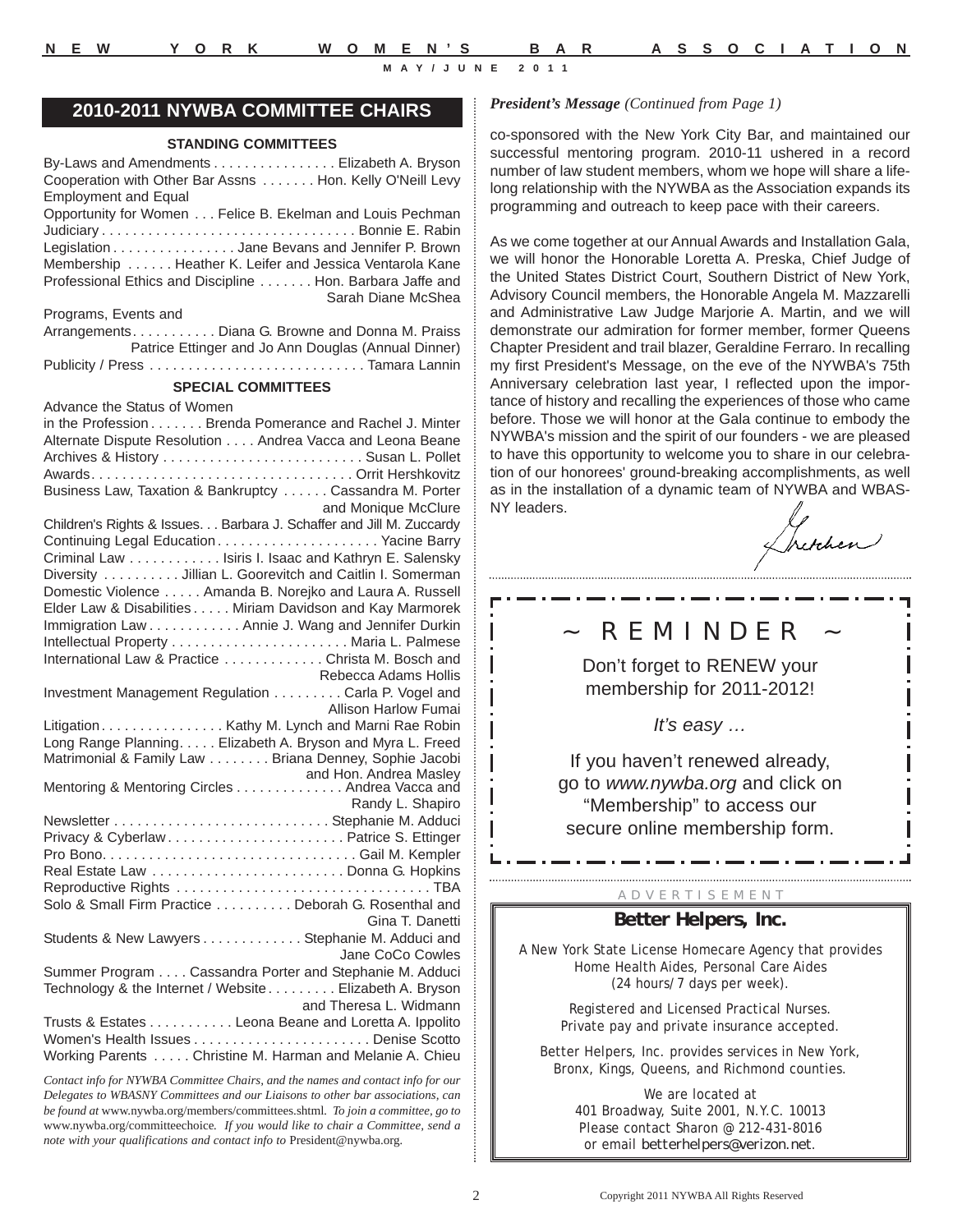### **New York Women's Bar Association** and **New York City Bar Association**

*Present the 16th Annual Program on*

### **What It's Really Like to Practice Law as a Woman**

*Law students, summer associates, interns, new attorneys, and recruiting coordinators are invited to hear an outstanding panel of attorneys share their experiences in large and small firms, nonprofit organizations, government, and in-house law departments and discuss issues that significantly affect women in the legal profession.*

> **Moderator** *Brande Stellings*, Catalyst

### **Speakers**

*Jane E. Booth*, General Counsel, Columbia Law School *Camille Chin-Kee-Fatt*, Directors of Career Services, Brooklyn Law School *Shalini R. Deo*, Court Attorney to Hon. Rita Mella, NYC Criminal Court *Lynn K. Neuner*, Partner, Simpson, Thatcher & Bartlett LLP

~~~~~~~~~~~~~~~~~~~~~~~

- **Date:** Thursday, July 21, 2011
- **Time:** 6:00 p.m. 7:15 p.m. (Panel Discussion) 7:15 p.m. - 9:00 p.m. (Reception)
- **Location:** New York City Bar, 42 West 44th Street
- **Cost:** FREE for summer associates, inters, law students, and junior attorneys
- **RSVP:** Register NOW at *ww.nywba.org/SummerProgram*

**Sponsorships:** Law firms, companies, and other employers are asked to consider making a \$500 donation to help defray event costs. *Sponsors will be acknowledged at the event and on the NYWBA website.*

For questions or to make a donation to support the program, contact *SummerProgram@nywba.org*.

### **WELCOME NEW MEMBERS**

Raissa L. Booze Gabrielle Chimienti Allen A. Drexel

ToniAnn Grande Adam Gilbert

### **NOTES ON MEMBERS**

*Has something noteworthy happened to you or another member? Send your news to newsletter@nywba.org.*

Congratulations to Max Heuer, son of Board member **Amy Saltzman**, for receiving the Ruth Bader Ginsberg award at his May graduation from Columbia Law School.

Thank you to all of our outgoing Officers, Directors, Advisory Council members, WBASNY Delegates, and Committee Chairs for all of their hard work this year. Congratulations to all of our incoming 2011-2012 Officers, Directors, and Delegates. There is no doubt that, under the guidance of Incoming President **Patricia Ann Grant**, the Association will continue to grow and prosper.

Special thanks to the Newsletter Committee, including **Elizabeth A. Bryson** and **Judith Rifkin**, for all of their assistance this past year. Additional thanks to our graphic layout artist, **Karen Lu**, for her impeccable work.

### **A Report from Melissa McGrane,** *The New York Women's Bar Association Foundation's inMotion Fellow*

During the Fall 2010 semester, I had an opportunity to learn about family law firsthand by working as the New York Women's Bar Association Foundation's fellow at the Manhattan office of inMotion. InMotion provides much needed legal services to women who have experienced domestic violence, in addition to helping women with legal issues involving family, matrimonial, and immigration law. Specifically, inMotion aims to empower low-income women by providing them with free legal services to obtain child support, child custody, divorces, orders of protection, and lawful permanent residence under the Violence Against Women Act. Most of the women who use inMotion's services require assistance in more than one of these legal areas. Without these services, many women struggle as the sole financial provider for their children, or have to flee an abusive marriage at the cost of losing their immigration status.

I conducted client intake, drafted objections to a court order, composed research memorandum concerning family law, and updated training materials. By having regular contact with inMotion's clients, I became aware of the significant need for services that help women move forward after experiencing a range of domestic disputes.

Specifically, while at inMotion, I worked with a number of women whose children's fathers had evaded payment of child support for years, leaving these women in poverty or in significant debt. The fathers in these cases had been dodging child support payments by working "off the books," earning "illegal income," or hiding their money in offshore accounts. In one of these cases, I drafted objections to a court order,

which argued that the court should *Continued on Page 8*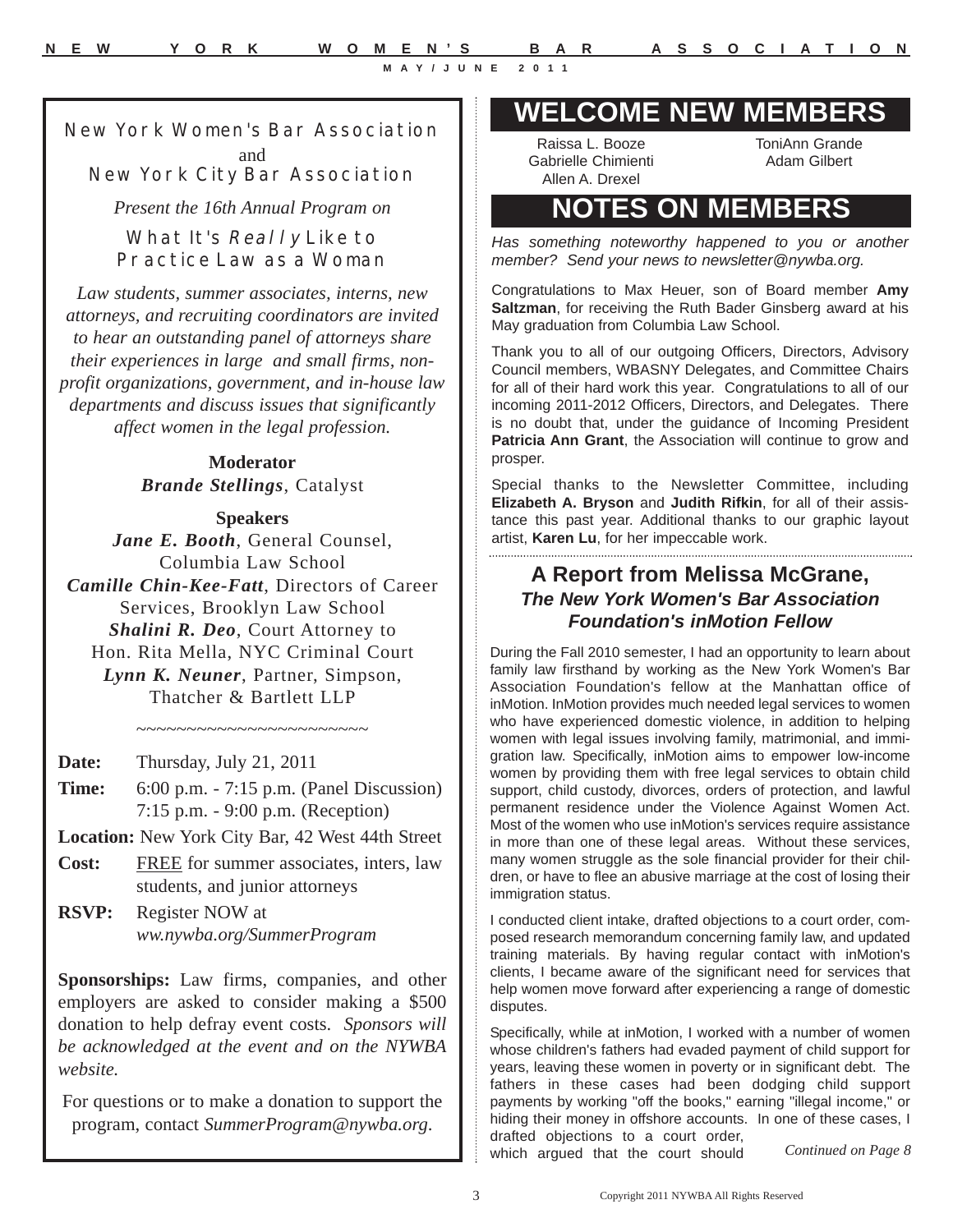### **Interview: Past President Jo Ann Douglas**

*By Susan L. Pollet*



**Q: You were President of the NYWBA from 2008-2009. Please tell us what were the most significant accomplishments of the NYWBA during that time period.**

A: In a year that focused on children and families, the NYWBA initiated several wonderful programs aimed at enhancing children's experiences. For instance, we

developed and effectuated a plan to provide the Family Court with ongoing supervised visitation for children whose access to a parent - for reasons of substance abuse, mental illness, or other condition - required the presence of another responsible adult. Currently, there are few mechanisms for long-term supervised visitation without significant cost, and we worked closely with the Court to provide this.

At the same time, we created the Judge Judith S. Kaye's Children's Book Club, collecting hundreds of books at various events and donating them to the Harlem Children's Zone or the Family Court Children's Center.

Additionally, we took our largest committee, the Matrimonial and Family Law Committee, and created a co-chair system that included one person for Matrimonial field - long the single focus of the committee - and one for Family Court, which needed more attention. In so doing, we have an inside track on issues that affect not only the more wealthy children (and parents) in divorce, but those whose access to justice is in another forum.

We began our ongoing work on our technological advances, including the enhancement of our website, the capability to take event registrations and payment through our site, and send out invitations to the entire membership with response capability that we now have.

#### **Q: You have a long and active history both with the NYWBA and with WBASNY. What were and are your various involvements?**

A: I have long been interested in Family Law, and began my involvement by joining that committee, and eventually cochairing it. Upon joining the NYWBA Board of Directors, I was delighted to be able to co-chair the dinner for several years, as well as work on the dinner journal. Our Annual Dinner is an event whose planning begins the day after the last one takes place. It is presented by a hard-working committee that is involved in everything from soup-to-nuts - literally! I have also joined the WBASNY meetings as a delegate, and have sat on the Matrimonial Committee as well as the Children and the Law Committee. It has been a fascinating experience, watching our microcosm of society develop policy and even legislation, and then seeing it to fruition. It is truly a marvel.

Working with our past WBASNY President Susan Bender, our organization co-sponsored a CLE program to train lawyers to be children's attorneys. We hosted an all-day program to a sell-out crowd, and increased the number of potential appointees by dozens. I have participated in CLE programs through many organizations, focusing primarily on the representation of

children in custody matters, and specifically on the statewide mandatory Domestic Violence training provided by both the First and Second Departments.

Several years ago, the First Department provided Family Law training to many lawyers who previously had been in other fields, and I was delighted to participate to share the importance and gratification of representing children. I have also presented CLE programs in the Second Department, both at their annual training as well as various specific events, including lunchtime forums and training on the "new" ethics rules and how they impact the representation of children.

#### **Q: Why do you devote so much time to the NYWBA?**

A: There is so much good to be done for women, both in the practice of law and in life, and our organization limits itself to neither. NYWBA, and WBASNY where policy decisions are state-wide, have impacted children's welfare, women's welfare, divorce law, family law, immigration law, housing law, issues of domestic violence, and so much more. We have taken positions to enhance women's role in the profession as well as our ability to enjoy justice on many, many levels. Change requires vision, patience, understanding, incredibly hard work, and incredibly rewarding results. For my small part in any of that, I am proud to be active in this organization, because no one does this alone - it truly takes a village.

#### **Q: You have focused your career on parenting issues and the representation of children. Tell us about how you and your daughter, Sara, became involved as advocates.**

A: Ah, this is my favorite topic - the latter part, anyway. For myself, I should have known early on that there was a hidden attraction in law for me - the representation of children was, as I noted, a happy accident. But I have somehow fallen into the best of all circumstances: my daughter, Sara, has followed in my footsteps, but not as a lawyer. Instead, she has found her calling - with much more vision at an earlier age than I - as a school psychologist. A complex field with both therapeutic and educational aspects, she is just now completing her 3 year masters in that field, and will go on to complete her doctorate. Sara has always been drawn to children as well, and had an early start as a counselor at her progressive camp, Kinderland, where she guided many children through many events and issues. She majored in psychology in college, and parlayed that into serving children's needs in a discrete yet critical field. She will be extraordinary in this field. In fact, she already is.

#### **Q: You run K9Kastle Corp., a not-for-profit organization dedicated to animal rescue, rehab and re-homing. How and why did you get involved in that issue?**

A: My daughter wanted a kitten. Just one kitten. Well, she got it. And we realized the incredible tragedy of innumerable homeless, helpless, and hapless creatures who were deserving of homes. All too many got a permanent, heavenly home instead, and we set out to try to impact those numbers, making "shidukhs" [matches] of homeless animals and animal-less homes. We tend to take in the

*Continued on Page 6*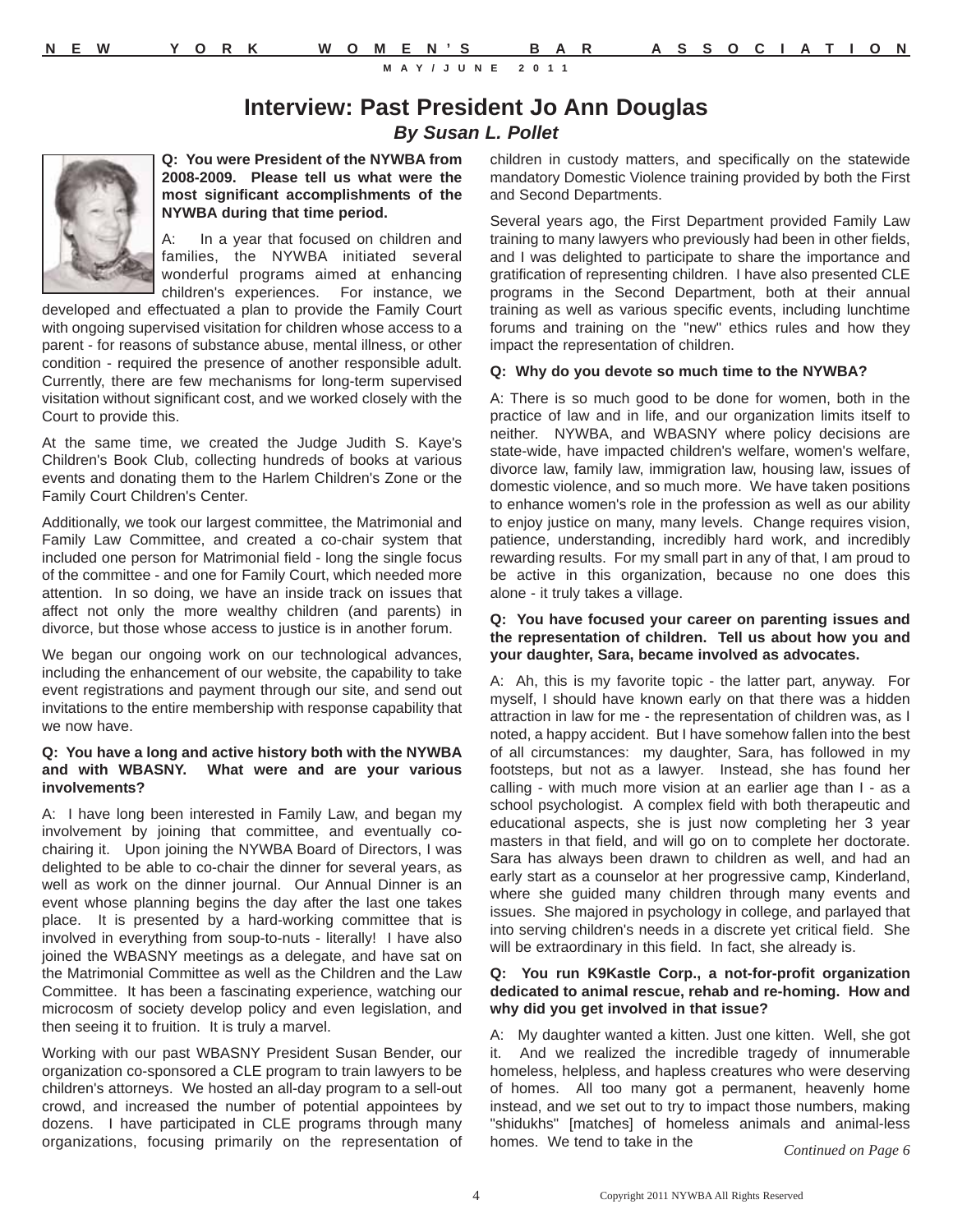### *Courting Justice:* **A Screening of Ruth Cowan's Inspirational Film about the Female Judiciary of South Africa**

### *By Allison M. Surcouf*

On May 10, 2011, the NYWBA Foundation sponsored, and Paul, Weiss, Rifkind, Wharton & Garrison LLP generously hosted, a screening of Ruth Cowan's film *Courting Justice*, which depicts the importance of engaging the judiciary and its women judges in South Africa's transformation into a post-Apartheid democracy. At the time the film was made (2008), only 17% of South Africa's judiciary was female, and the proportion has not increased much since. The film beautifully, and at times poignantly, chronicles the experiences of seven of those female judges - what led them to their positions and what sustains, as well as challenges, them.

Before showing the film, Cowan provided the audience with a context for South Africa's judicial system, explaining the specialized courts, such as the court for sexualized violence, and the Constitutional Court, whose primary objective is to ensure that no person's constitutional right to dignity is violated. During the film, Justice Yvonne Mokgoro of the Constitutional Court speaks of the huge responsibility the judges face in building the country's democracy and protecting its citizens' human rights. Justice Baaitse-Mmono "Bess" Nkabinde echoed the sentiment, noting that their judicial decisions shape South Africa's democracy.

Justice Mandisa Maya of the Supreme Court of Appeal, a regal-looking woman, is the first black woman to serve in South Africa's judiciary. Indeed, Justice Maya concludes that she was brought into the world to serve as an African woman. The film depicts her attending a trial held outdoors in her rural hometown arising out of stolen livestock, the gravity of which is clearly no less to her than her other trials. She eloquently describes how her rural upbringing defines her as a person, as a judge, and as a mother.

Deputy Judge President Jeanette Traverso of the High Court, on the other hand, comes from a privileged Afrikaans background. Although she did not see eye-to-eye politically with her father who was a member of the Nationalist party, she admits that her privilege is undeniable. She defeated her black male opponent for appointment, and unapologetically declares it "tragic" that she is the only female in a leadership position in South Africa's judiciary.

As one justice remarks, the importance of having women judges is to bring female perspectives to the judiciary. Moreover, the polar backgrounds of Justices Maya and Traverso highlight the importance of diversity on a judiciary that is to ensure justice for all. Justice Patricia Goliath of the High Court notes that South Africa's judiciary used to be a machinery for enforcing oppressive laws. The difference for today's judiciary is that "now we have a Constitution," and that Constitution is about diversity.

Justice Mokgoro begins a lecture filmed during *Courting Justice* with the powerful words, "I am on a mission." She asks the students whether they have ever heard a rape victim's confusion over the fact that she should not have washed the violent act off her body because her case has been dismissed for lack of evidence. She tells the students that the need for lawyers is to understand how the law operates in real life; that is, to know how people's social and economic rights are affected by the law.

But the film also portrays how the female judges' lives are affected by their roles. Judge Goliath recalls the time she boarded a plane destined for her first opportunity to act as a judge, which would require her being away from her family for two years. She explains that she had to embrace the experience as an enormous opportunity, but she nonetheless felt such sadness at having to leave her family - an experience familiar to many NYWBA members. Justice Maya also describes her experience as a working mother. Taking care of her son at the end of the day, nurturing him and the love she receives from him in return, washes all the worries of her day away.

Justice Maya comments during the film that there are only 3 women on her court, which makes remaining close to one another necessary for their professional survival. After the film, a NYWBA member commented that when she entered law school she was the only female law student, and that joining the Association served that very purpose: solidarity among women in a male-dominated profession.

The struggles, the regret and guilt, are now worth it for the judges, however. As one judge points out, although a dream can't be fully achieved, once you become part of the movement, you begin living the dream.

*Courting Justice* is inspirational, and the Foundation's event made me proud to be a woman lawyer, proud to be a member of the NYWBA, and - even if in some small part - proud to be part of the movement.

*Allison M. Surcouf is an associate at Condon & Forsyth LLP and her practice focuses on aviation and commercial litigation.*  

### *The Domestic Violence Committee Needs Your Help!!*

If you practice matrimonial law in New York, we need your assistance. We're trying to figure out what is happening with interim maintenance and attorneys' and expert fee awards under the revised divorce laws that went into effect October 12, 2010. Please take a few minutes to fill out this survey, which can be found at *http://www.surveymonkey.com/divorcereform2010*.

Feel free to forward the survey link to any matrimonial practitioners you know. The more data we have (and the more varied the sources) the better.

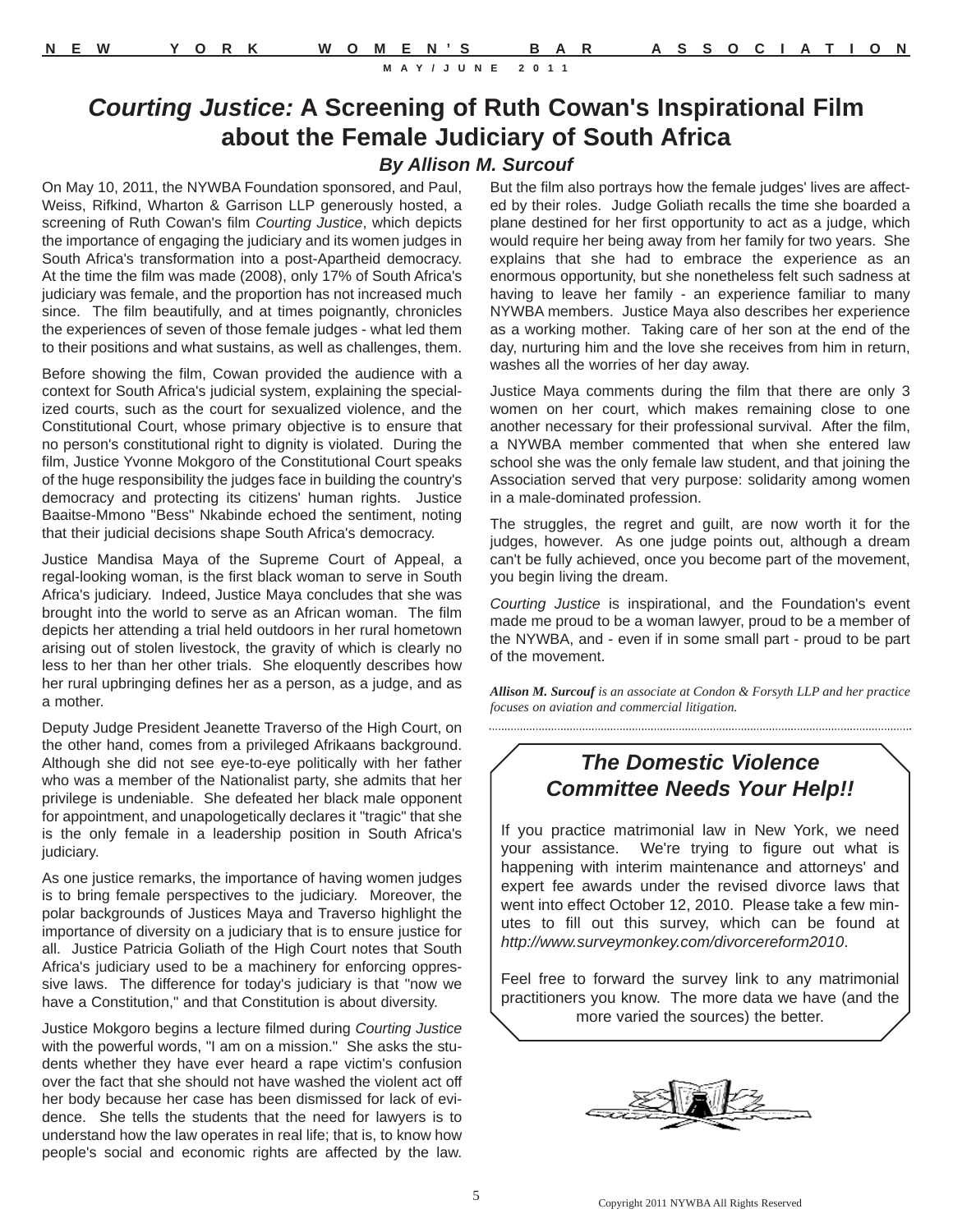### **Are Other Professionals Representing You Appropriately?** *By Deborah L. O'Neil, JD, CFP®, CLU*

Often your clients become your friends, close confidants, and almost family. At times, it may be necessary to introduce other professionals to fully address your clients' goals and needs. You want to recommend professionals that will treat your client in a manner that is consistent with the care that you use with your clients. As your client's needs are identified and you incorporate other professionals into your circle of associates, are you certain that they will treat your clients with similar care and the concern that you do?

A financial and insurance professional is often asked to join a team to address financial goals and risk management needs. Their role may be to review the client's overall financial needs, help organize their financial life, or complete an assessment of existing products that the client has often purchased from a variety of sources.

While there are clear defined legal standards for some professions that have a fiduciary duty to their clients, in other professions it is not quite that clear. However, many act in the best interest of the client whether by a legal requirement or by a personal commitment to a professional standard, the result which is the same. Ultimately, you need to work with professionals that have a similar care and commitment to your clients to address their focus when you invite them to join your team.

Characteristics that you may want to consider when you incorporate a financial and insurance professional into your team are:

- Knowledge
- Experience
- Independence
- Access
- Professionalism

### **How do you find the other professionals to incorporate into your circle?**

1. Search out those in the needed profession that have knowledge and experience.

- 2. Look to those that are engaged in their profession and the industry.
- 3. Ask for referrals from colleagues that have similar standards.

4. Get to know other professionals from organizations that you belong.

Assembling other professionals to achieve your client's goals can be wonderful and the camaraderie can last a lifetime. Oftentimes, you both learn from each other and continue to build lasting relationships with your clients or …… do I mean friends?

Deborah L. O'Neil is with Best Interest Partners LLC. and is a member of the NYWBA. Deborah provides financial and insurance services for individuals and busi*nesses for life and estate planning strategies, wealth preservation, and legacy & charitable planning options.*

*Deborah L. O'Neil offers securities and investment advisory services through AXA Advisors, LLC (NY, NY 212-314-4600), member FINRA/SIPC, Deborah O'Neil is licensed to sell insurance and offer securities in the following states: CO, CT, FL, NJ, NY, FL. Best Interest Partners, LLC. is not owned or operated by AXA Advisors, LLC or AXA Network, LLC. GE-60276 (1/11).*

#### **Jo Ann Douglas** *(Continued from Page 4)*

ones no one wants, or no one wants to risk taking. We've never regretted a single one of them, no matter how tough the repair work or how impaired the animal.

I am proud to join many in our organization and our field, who have devoted significant time and resources to this rewarding pastime, in both legal pursuits on behalf of animals and more hands-on aspects of it.

#### **Q: When you first became a lawyer, did you always know you would end up doing the kind of work you are doing?**

A: That's pretty funny. When I first became a lawyer, I didn't even know this kind of work existed. Working in another grueling (but less gratifying) field through law school, I didn't have a lot of time for student activities and career investigation. So when I graduated, pregnant and looking for work, I accidentally stumbled on a small firm that did family and landlord-tenant law (another field of which I had no knowledge), and I couldn't have done better if I had aimed for this field.

In fact, some time later, when a judge called to see if I would be a "law guardian," I immediately said "yes," and almost as immediately called a colleague to ask what that was. Now, I know.

#### **Q: What else would you like to accomplish in your career?**

A: I would like very much to be able to contribute what I can to young lawyers, and share with them a perspective on careers that is not quite mainstream. Toward that end, I like to teach, whether at my alma mater, New York Law School, or at CLE programs designed to bring new people into the field. The most gratifying experience is to know that I have piqued the interest of some of the students, that they want to know more, and actively pursue this field. It's not for everyone, but if this little shoe fits, I'd like to help others wear it.

*Susan L. Pollet is the Chair of the new NYWBA Archive & History Committee. She is the Coordinator of the New York State Parent Education and Awareness Program for the NYS Office of Court Administration. Look for more of Ms. Pollet's archival interviews of NYWBA Past Presidents, Officers, and Directors in future Newsletters and on our website* (www.nywba.org/History)*.*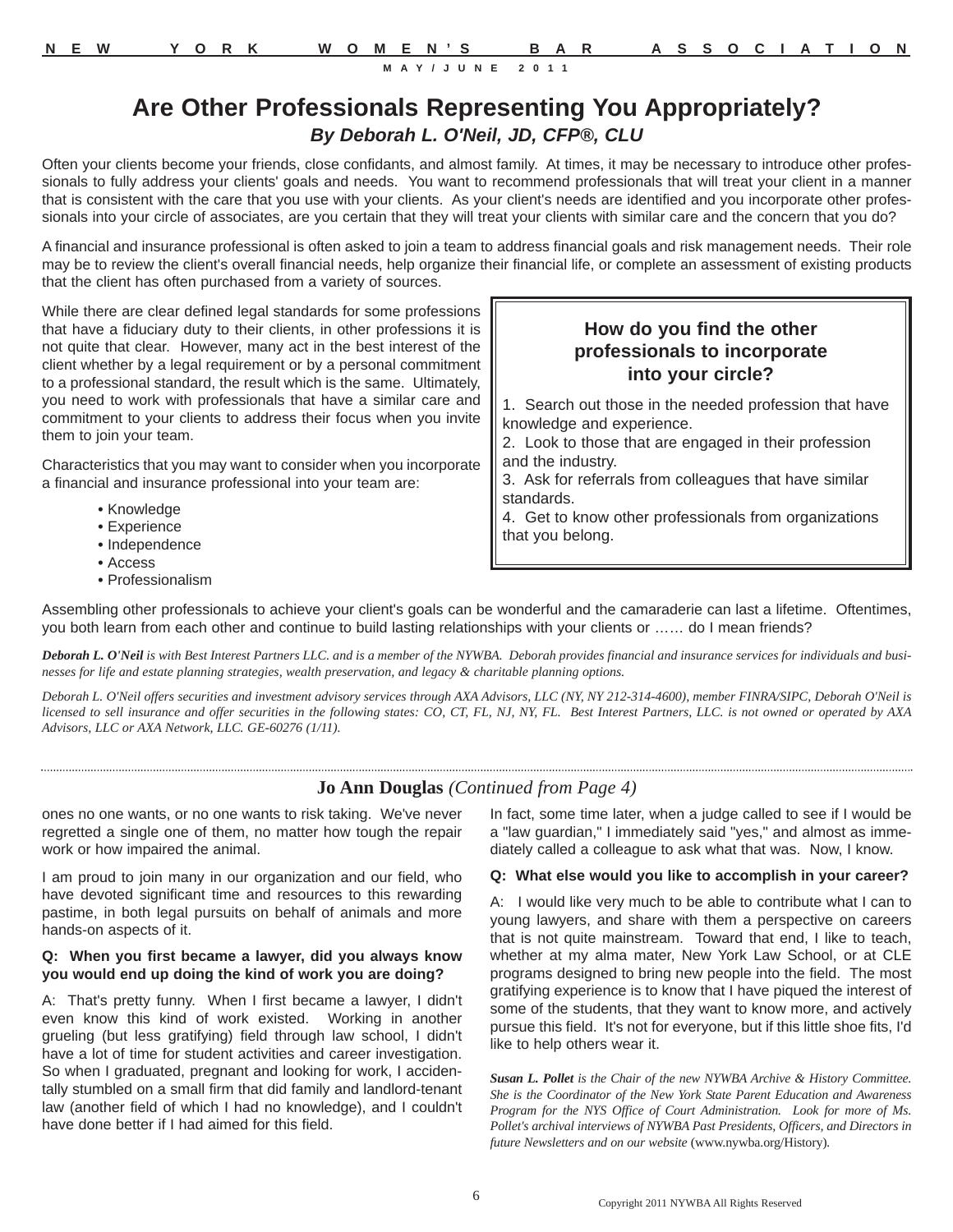### **The Basics of Retirement Planning: Start today or double check your current plan "Its never too late and never too early"** *By Michael Salmon*

You may have a very idealistic vision of retirement - doing all of the things that you never seem to have time to do now. But how do you pursue that vision? Social Security may be around when you retire, but the benefit that you get from Uncle Sam may not provide enough income for your retirement years. To make matters worse, few employers today offer a traditional company pension plan that guarantees you a specific income at retirement. On top of that, people are living longer and must find ways to fund those additional years of retirement. Such eye-opening facts mean that, today, sound retirement planning is critical.

Here is a chart I use with my clients at our first meeting…

500

*Michael Salmon is a Senior Financial Advisor with Ameriprise Financial in Midtown Manhattan. Michael specializes in Financial Planning, Investment Portfolio Management, Retirement Planning Strategies, Estate Planning Strategies, and Saving for Education. Michael is an active public speaker and financial columnist. You can reach Michael at (646) 964-9470 or email michael.b.salmon@ampf.com.*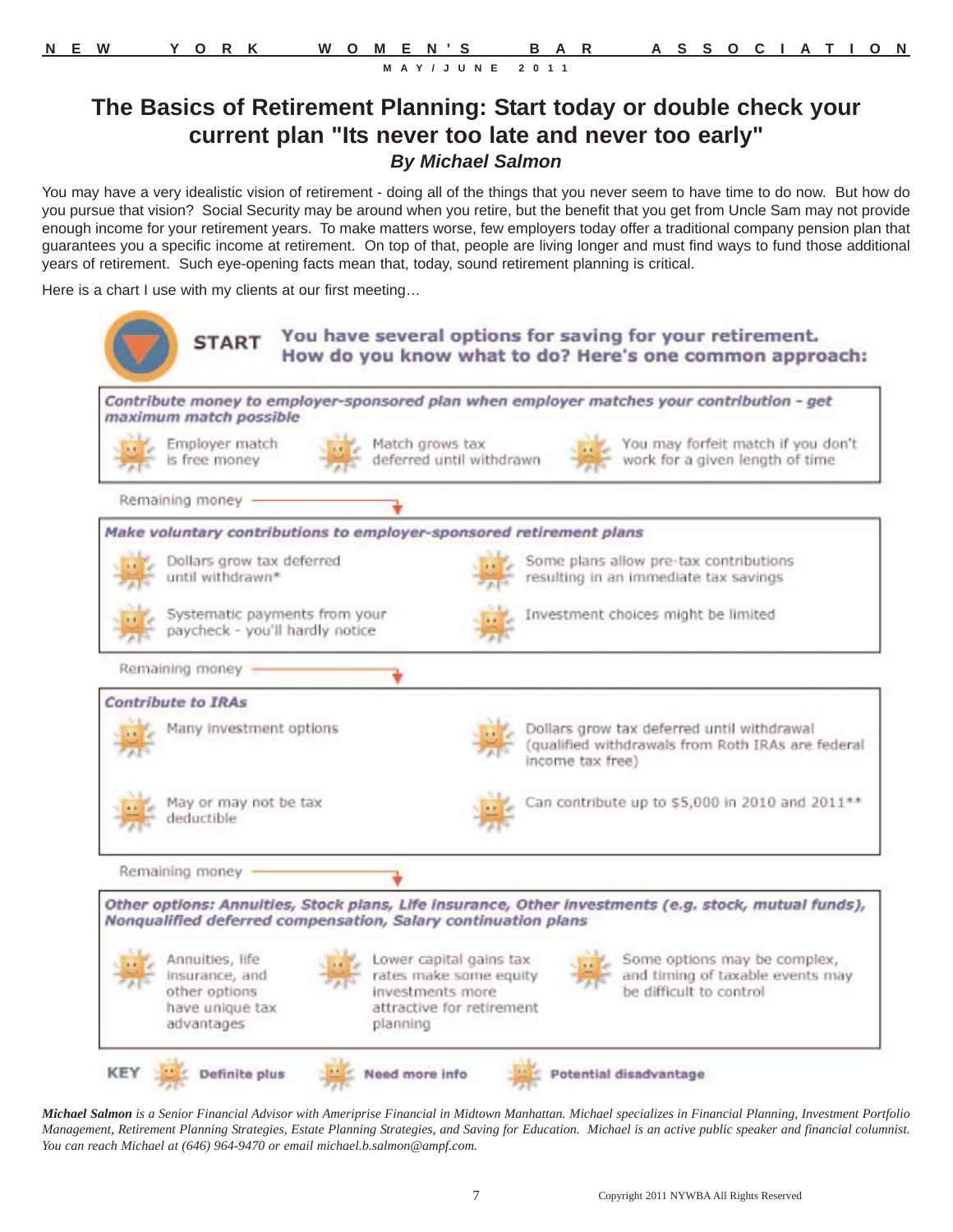### **A Report from Lee Brannon,** *The New York Women's Bar Association Foundation's Sanctuary for Families Fellow*

This fall, I had the opportunity to gain field experience and to work on innovative projects in a developing area of domestic violence practice through Sanctuary for Families' LGBT Initiative. Sanctuary for Families offers comprehensive legal and clinical assistance to the vastly diverse populations of survivors of domestic violence in New York City. The LGBT Initiative, one of the few of its kind in the country, was developed in response to a growing awareness of domestic violence in same-sex relationships, and the effects of discrimination on the basis of sexual orientation and/or gender identity and expression on Sanctuary for Families' clients. With the passage of the Fair Access to Family Court Act in 2008, which allows people to seek civil orders of protection against unmarried partners with whom they have "significant dating relationships," the LGBT Initiative's work has expanded and is increasing outreach to survivors of domestic violence of every sexual orientation. Gender identity is among Sanctuary's strategic goals for the coming years.

My fellowship with Sanctuary enabled me to work on a wide variety of tasks that built upon my social work background and past experience with domestic violence. Most significantly, I collaborated with my supervisor on a chapter about commercially sexually exploited young men and boys for a lawyers' manual on sex trafficking that Sanctuary plans to publish this year. Researching and writing this chapter helped me to learn a great deal more about the dynamics of human trafficking and the epidemic of commercial sexual exploitation among homeless youth, who disproportionately identify as lesbian, gay, bisexual, transgender, or questioning. This endeavor both enabled us to reframe definitions of trafficking that may have unfairly excluded some victims, and to envision new directions for outreach and advocacy for young people with severely under-served legal needs.

I also enriched my understanding of family law and legal advocacy through direct service to clients. I worked directly with both male and female clients, some in same-sex relationships and some in heterosexual relationships. I drafted final papers for divorces, prepared motions and opposition papers, wrote letters and release forms for the purposes of obtaining a qualified domestic relations order (QDRO) to divide a pension, and conducted legal research on vacating default judgments. I attended court dates with clients, participated in strategy development, assisted in interviewing clients to clarify the facts of their cases, as well as their needs and goals, and engaged in ongoing client follow-up. My direct service to clients both strengthened my skills in crafting effective language for court, and allowed me to see the complexity of clients' personalities and situations, building my confidence for working through difficult cases and addressing clients' needs as sensitively and appropriately as possible. I learned a tremendous amount about family law, as well as the court process, and how to advocate for clients who have experienced barriers to justice in the past.

Finally, I was able to unify my social work background with my legal education through reconvening a collaborative legal/clinical workgroup on LGBT issues. Through this workgroup, I have worked with both legal and clinical professionals at Sanctuary to identify organizational strengths and to begin making plans to

#### *Melissa McGrane (Continued from Page 3)*

consider a parent's illegal income in determining their child support obligation. In this case, the father had many opportunities to obtain "legal income," but chose to work "illegally," and was only paying a small fraction of his income to support his child. Although my objections were not successful in amending the child support order, it was a good exercise in learning how to make a legal argument without the benefit of supporting precedent.

The part of my fellowship that I found most significant was conducting intakes. The intake callers were generally contacting inMotion for the first time in search of legal services. As soon as the telephone lines opened up for intake calls, the phones started ringing off the hook - illustrating the high demand for inMotion's services. Many of the callers were very emotional as I was the first person to whom they could tell their stories. In addition to listening to the callers' stories, I obtained information about their families, legal histories, and legal needs. Based on our conversations during intake, I referred callers to an inMotion attorney for a consultation and possibly further services. Many of the callers were pleased to receive even basic information about the law after spending days, and sometimes months, trying to figure out how to initiate a case or respond to a notice of divorce action. InMotion has a very effective model for providing comprehensive services in the areas of family and matrimonial law: even if inMotion cannot provide every caller with an attorney, the organization gives every caller a consultation, information packets, and referrals.

My fellowship at inMotion has definitely inspired me to pursue a career in public interest law; it has made me aware of the considerable need for free legal services and showed me how even brief legal services, such as providing information, can significantly improve peoples' lives. I appreciate the work that inMotion is doing to help people navigate the justice system, and I hope to work with organizations like inMotion in the future - organizations that aim to provide equal access to legal services regardless of one's financial resources. I appreciate the generosity of the New York Women's Bar Association Foundation in providing me with the opportunity to be a part of inMotion's extraordinary work.

enhance the ways Sanctuary responds to issues of sexual orientation and gender identity both in direct interaction with clients and in outreach materials, physical space, and staff training. Although my fellowship has ended, I plan to continue working with the legal/clinical workgroup to try to maintain its momentum and support Sanctuary in its continued efforts to serve survivors of domestic violence in the most responsive and culturally competent ways possible.

I greatly appreciate the chance to work with the wonderful and highly skilled attorneys at Sanctuary for Families. I received insightful guidance from my supervisor and benefited from the thoughts and perspectives of many members of the legal team. The broad range of assignments available deepened my experience and training in ways I could never have anticipated. I plan to devote my work after graduation to intimate partner violence, so I will apply what I have learned this fall directly to my future career, and am glad to have been able to help survivors while still in school. I know that I have become a stronger future lawyer as a result of my fellowship, and I am grateful to the New York Women's Bar Association Foundation for supporting my development.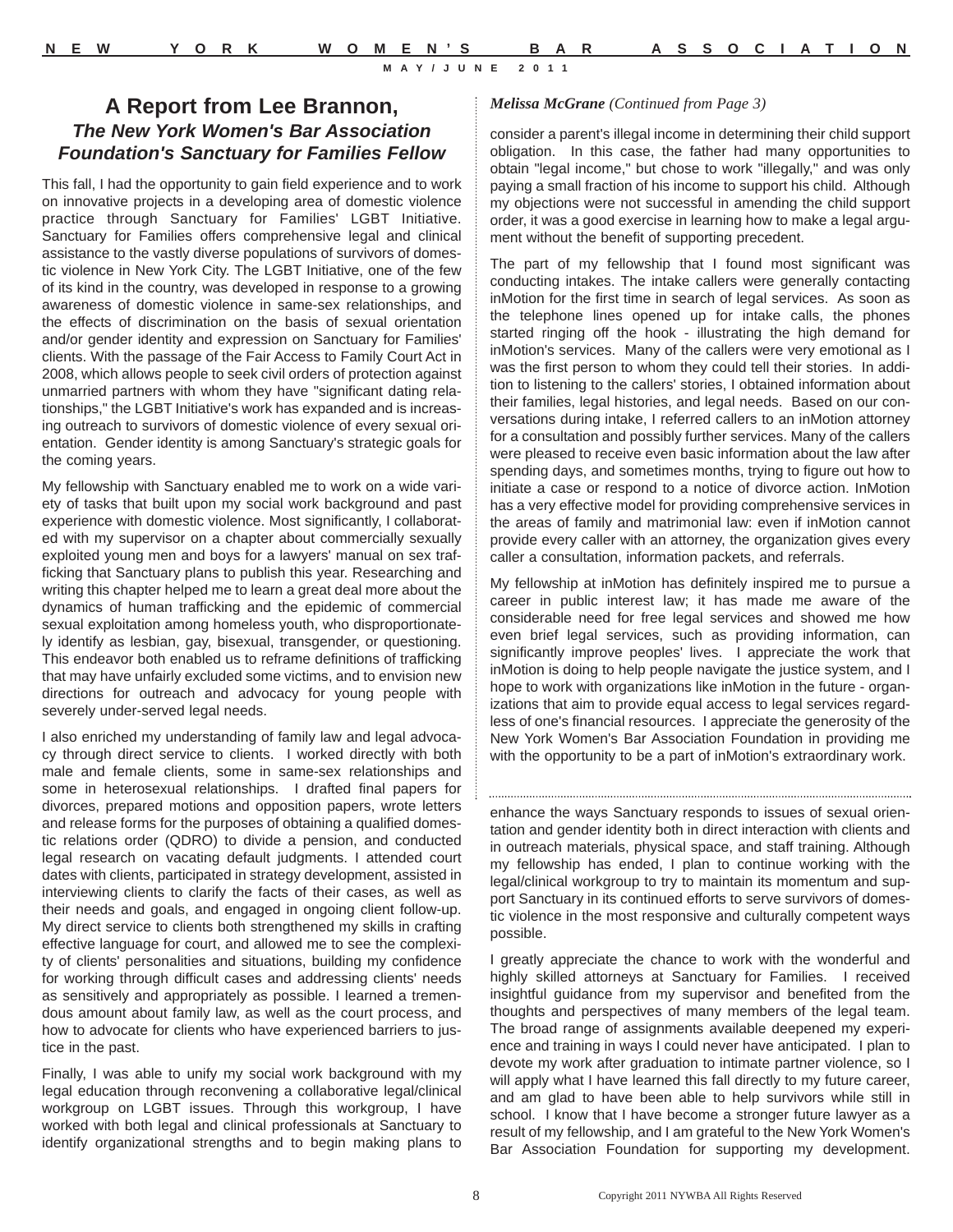A D V E R T I S E M E N T



## The first step in reaching your goals is reaching the person who can help you achieve them.

Putting the needs of my clients first is the approach I believe in. I'll work with you to find the right financial solutions to help you plan for your unique goals. And together, we'll track your progress over time, adjusting your plan along the way to help get you where you want to go.

Our Advisors, Your Dreams, MORE WITHIN REACH'



Brokerage, investment and financial advisory services are made available through Ameriprise Financial Services, Inc. Member FINRA and SIPC. Some products and services may not be available in all jurisdictions or to all clients. Ameriprise Financial cannot guarantee future financial results.

Ameriprise Financial and the New York Women's Bar Association are not affiliated.

2011 Ameriprise Financial, Inc. All rights reserved.